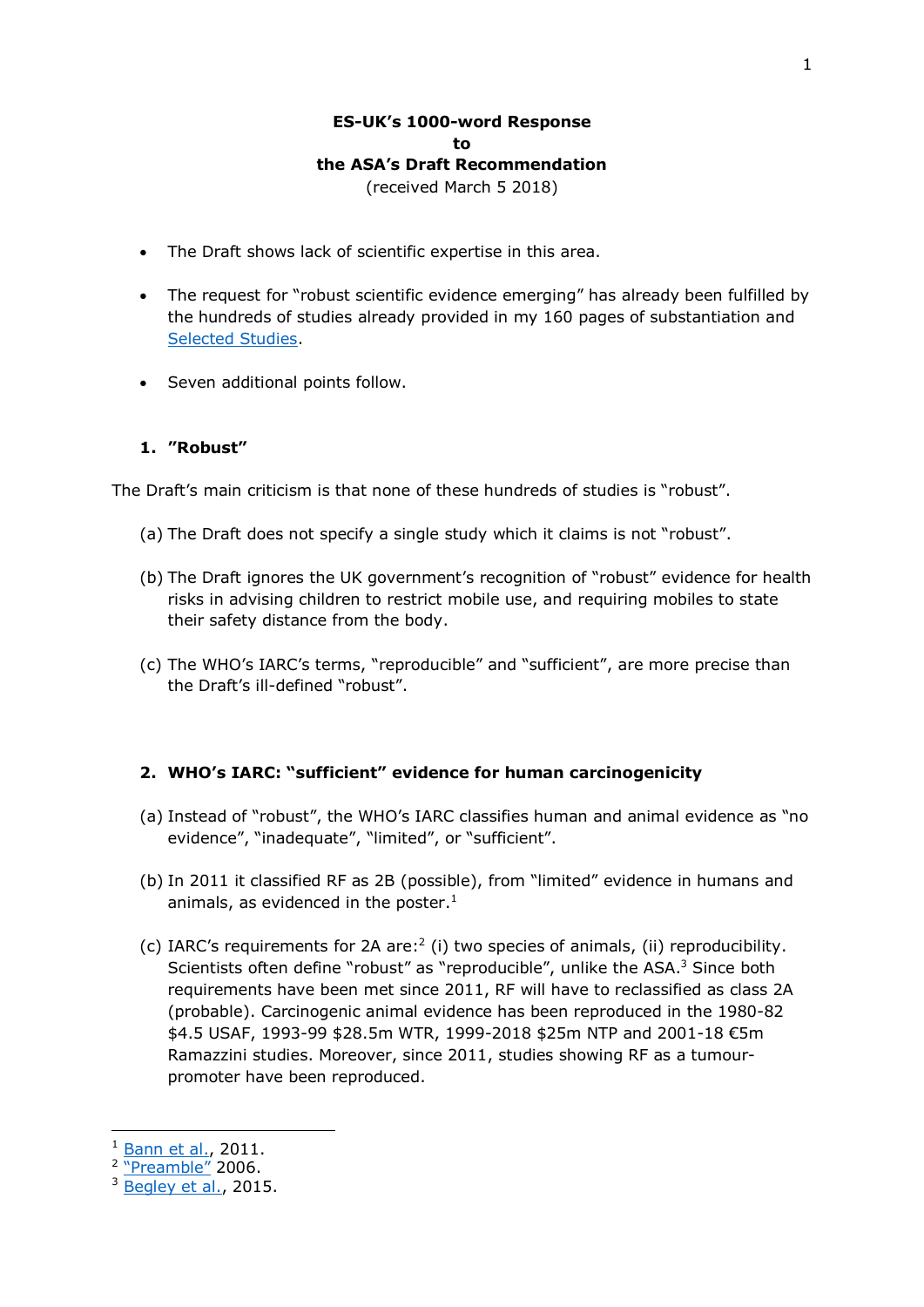- (d) Further, since human evidence is now "sufficient", RF will have to become class 1 (certain). Carcinogenic human evidence has been shown since 1953 and reproduced in the 1969-82 Maryland, 1971-85 Polish, Interphone long-term, Swedish and French studies.
- (e) Since 2013 experts have increasingly argued that the evidence is now sufficient for class 2A or 1. 4

If "limited" and "sufficient" evidence is adequate for the WHO's IARC classifications, then the ASA should adopt similar standards and not dismiss hundreds of peer-reviewed studies considered as adequate evidence by the WHO's IARC.

#### **3. "Potential" and "Possible"**

The poster's "potential health risks" carefully matches the WHO's IARC's current "possible" human carcinogen classification.

#### **4. Evidence**

- (a) The Draft states about my 160 pages of substantiation: *"A significant proportion of the evidence supplied dated back as early as 1962 … was likely to be out of date … research cited before 2014 … likely to be out of date."* 1.5% were from the 1960s, not a "significant proportion", with 25% from the 2000s and 62% from the 2010s.
- (b) The dates of sufficient studies are irrelevant.
- (c) The Draft, without any evidence, condemns studies as "likely" out of date.
- (d) The Draft condemns studies as not being "emerging", but the poster stated "more and more" … "starting to show".
- (e) As required by the ASA, my substantiations included quotations from specific studies, whereas the Draft does not specify a single study, or give any quotation.
- (f) The Draft relies on WHO, NHS and AGNIR which were not peer-reviewed.
- (g) The Draft takes a minority viewpoint on AGNIR being 'inaccurate' and 'unsafe'.<sup>5</sup>
- (h) The Draft references MTHR, notorious for its negative results suiting its industry and government sponsors.

-

<sup>4</sup> [Carlberg et al,](https://www.ncbi.nlm.nih.gov/pubmed/28401165) 2017; [Hardell et al.,](https://www.degruyter.com/view/j/reveh.2013.28.issue-2-3/reveh-2013-0006/reveh-2013-0006.xml) 2013; [Peleg et al.,](https://www.sciencedirect.com/science/article/pii/S0013935118300045?via%3Dihub) 2018; [Morgan et al.,](https://www.spandidos-publications.com/ijo/46/5/1865) 2015; [\(Miller\)](https://guardian.ng/business-services/communications/cell-phone-wireless-radiation-classified-group-1-carcinogenic-to-humans/), 2017.

 $<sup>5</sup>$  [Starkey,](https://www.ncbi.nlm.nih.gov/pubmed/27902455) 2016.</sup>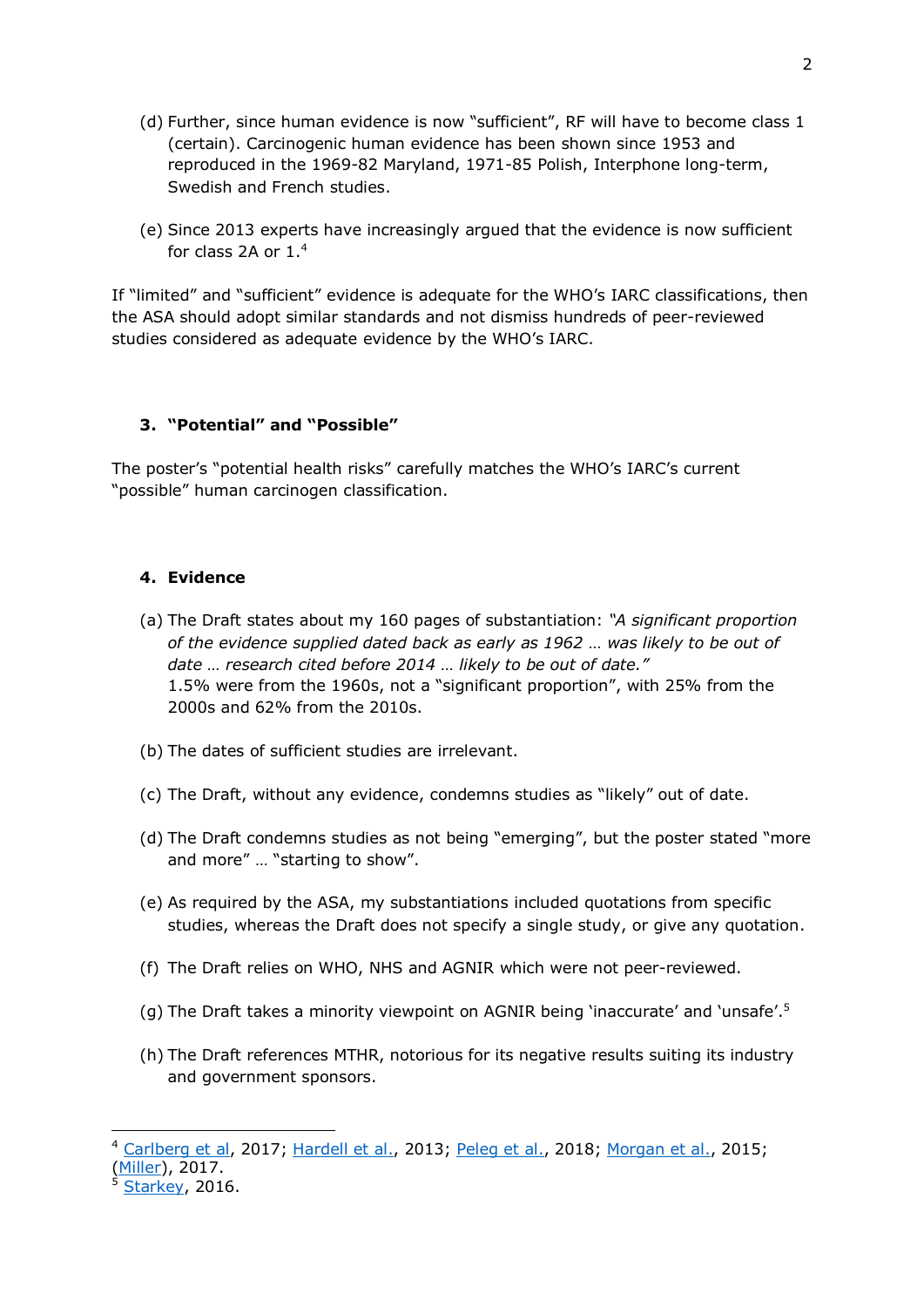(i) The Draft references MWS, when MWS's only phone study found increased acoustic neuroma, supporting the poster's message.

# **5. WHO sheet 193: worthless**

The WHO's webpage, sheet 193, on which the Draft bases many of its claims, is scientifically worthless.

## **(a) Outdated:**

Although dated 2014, it has only three studies, none after 2011. Since 2011 the evidence of potential health risks has grown massively. The [International EMF](https://www.emfscientist.org/)  [Scientist](https://www.emfscientist.org/) Appeal shows that the majority of involved scientists reject the WHO's belief in Schwan's mistaken 1953 hypothesis (heating is the only adverse effect).

## **(b) Unsubstantiated:**

It gives no evidence proving RF is harmless and does not disprove any study showing harm.

#### **(c) Not peer-reviewed:**

It is not peer-reviewed. It could not pass peer-review since it makes unsubstantiated, anonymous and outdated claims. Emilie van Deventer, responsible for WHO sheets, refused to name their author.

## **(d) WHO in crisis**

Sheet 193 states that "WHO will conduct a formal risk assessment of all studied health outcomes from radiofrequency fields exposure by 2016", but this is still unpublished. The WHO and its EMF Project have conflicts of interest with industry and ICNIRP. It excludes experts questioning its minority heating hypothesis. It is subservient in radiation to the [IAEA.](https://www.ippnw.de/commonFiles/pdfs/Atomenergie/Agreement_WHO-IAEA.pdf) The WHO is a ["hard nut to crack"](https://www.spandidos-publications.com/ijo/51/2/405#b14-ijo-51-02-0405).

#### **6. More official warnings**

-

The WHO's sheet 193 claimed in 2014, without evidence: "To date, no adverse health effects have been established as being caused by mobile phone use". However, in 2018 England's CMO, Professor Dame Sally Davies, stated that "Mobiles phones should be turned off before bed" because of health risks. <sup>6</sup> Similarly California's Public Health Officer stated: "moving [your mobile phone] away from your bed at night can help reduce exposure."<sup>7</sup> France already bans Wifi in nurseries and infant schools, and from September 2018 will ban mobile phones in schools for under 15s.

The poster matches these warnings. However, the ASA Draft is badly lagging behind the current science.

<sup>&</sup>lt;sup>6</sup> "Silent killer in your bedroom ... a mobile phone" [Times,](https://www.thetimes.co.uk/) March 2 2018.

<sup>&</sup>lt;sup>7</sup> ["CDPH Issues Guidelines on How to Reduce Exposure to](https://www.cdph.ca.gov/Programs/OPA/Pages/NR17-086.aspx) RF Energy from Cell Phones", December 13 2017.